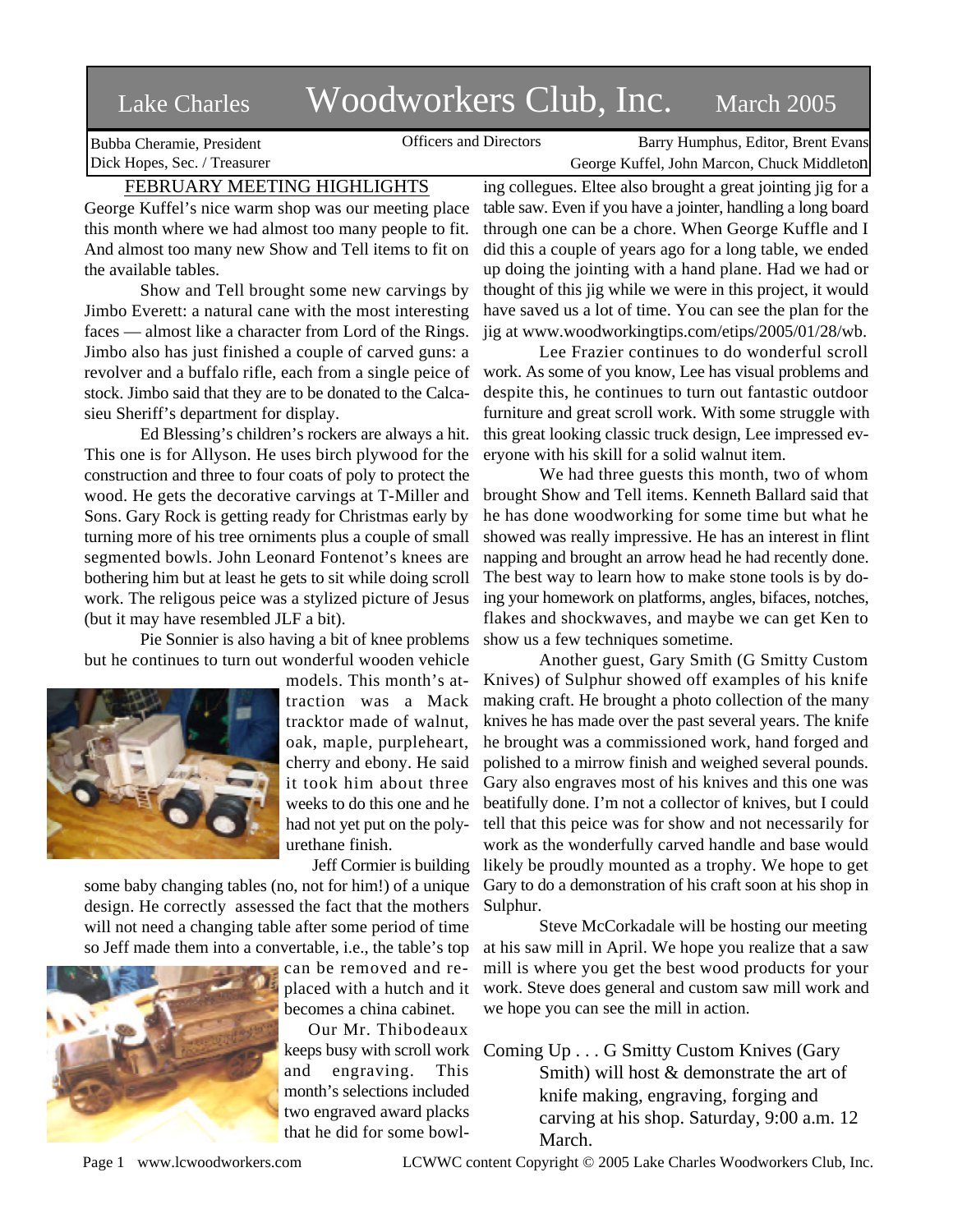#### FINISHING DISASTER!

My dear friend Mary Richardson (of McNeese Banners Series fame) called me a few weeks ago to ask what had gone wrong while applying Watco to her dinning room table.

When I originally refinished this table more than two years ago, I asked about it's typical use and ended up recommending Watco Danish Finishing Oil as the best for this application. The table is a trestle design with a mahogany top. I had prepared it by sanding down to 15 micron 3-M with a random orbital sander then applied two coats of Watco according to the directions on the can.

The result was a durable glass-smooth satin finish that she found perfect. I told her that she should apply a coat of Watco about once a year for maintenance. When you do an oil finish, there is an old adage that goes: once a day for a week; once a week for a month; once a month for a year; and, once a year forever.

That is a lot of work and most folks are not interested in maintaining a schedule like that. What you want to do is wipe it on and forget it. But even with Watco, you have to (or should) do a reapplication periodically. Mary decided that a quiet weekend was the time to do the annual application.

But what started out as a quiet weekend for me turned into a chemistry lesson. Mary reported by phone that she had gotten tiny bubbles, an uneven finish and that the baby-behind smooth finish was now rough and uneven in places. My thought was to try to find out what was in the can of Watco (applied over Watco) that would cause this finishing disaster. What is it made of?

Of course, the objective of any oil finish is to do three basic things: seal the wood, fill the open pores and grain and make the surface lustrous without a noticeable surface film.

The problem with many finishes are the instructions. Manufactures are going for the most general use of their products and so you should always experiment on test stock to see what happens before you apply what seems to be the best finish for the job. I had done this with her table originally and so I was totally confused as to why the reapplication had failed.

Unfortunately, Watco Danish Finishing Oil is a proprietary finishing product and the company (Fletco, a division of Rust-Oleum) does not tell you much about it's composition. But by examining the MSDS, I knew that Watco did not contain anything strange. It is composed of tung oil, boiled linseed oil, polyurethane, mineral spirits (paint thinner) and dryers (zirconium) and is a standard composition. In fact, you can make it yourself by mixing equal quantities of the three principle ingredients (boiled linseed oil, paint thinner and polyurethane plus a few drops of Japan dryer per quart). So what went wrong?

When I arrived I asked Mary for the can of Watco that she had used. What I saw was Watco Outdoor Teak Oil. In other words, this was a product that was designed to finish wood that was going to sit in your yard, not inside your home. My investigation was that this product contained a large amount of polyurethane. I knew that I could remove this, if freshly applied, with paint thinner. What I ended up doing was make it softer (finger nail scratch). Unfortunately, this did not work. What I then realized is that Watco Teak Finish Oil was mostly polyurethane and I had to quickly remove the polyurethane with a paint stripper before it cured and thus become very hard to remove.

On Monday, Mary and I applied a paint stripper to the surface and edges of the table. Paint stripper will remove polyurethane but you must be careful when applying as it contains an acid (phosphoric—the same as in Coca Cola!) that will harm your flesh. So always wear protective gloves when you use this stuff. In fact, I found that standard latex gloves will dissolve during contact so I had to change and discard them as I did the work to avoid being burned. Non-latex gloves will work without a problem. My lesson with paint remover is that if you need to use this product, is to use non-latex gloves (available at most pharmacies).

After an application of paint remover, we wiped down the table top with paint thinner. I had Mary apply a coat of water to the table prior to coming over with my chemistry set (more paint thinner and Watco). The idea here was to raise the grain of the wood. Once you apply water to wood and raise the grain, it will not raise again. This means that you can sand off the raised grain and achieve a very fine finish before your final application of finish.

I used a 100 micron 3-M sand paper followed by a 15 micron 3-M sand paper on the surface of the table with a random orbital sander, wiping down with paint thinner between sandings. Then we coated the table with Watco Danish Oil Finish. An hour later, we wiped it down with a clean cloth. Then we applied another coat of Watco Danish Oil, waited 15 minutes and wiped the table down with a clean cloth. I recommended to Mary that she wait at least 24 hours to polish the surface of the table with Watco Natural Finish Wax to provide a final lustrous finish.

Here was the problem. Mary's husband Joe had purchased a can of Watco Teak Oil Finish. Watco Danish Oil Finish and the Watco Teak Oil Finish (to finish an outside teak table) are not compatible. Also not compatible is Watco's wipeon polyurethane. The Teak Oil Finish was what she used to renew the original coat of Danish Oil Finish. Watco makes at least three Danish Oil products that are not compatible. In other words, if you coat with Watco Danish Oil Finish, you should not over coat that with the Teak Oil finish or their wipe-on poly unless you do so with great care.

Another issue is the disposal of the rags (old T-Shirts in this case) that contain any of these products (including the paint remover). The best practice is to submerse the rags in water as recommended by the manufacturer. But then what do you do with the bucket of water with the oily rags? The next best practice is simply to let them dry thoroughly (they'll get stiff after a week or so). Never put any oily rags in a container in your shop, otherwise, you will have a fire (ever see Mr. Wizard demonstrate this?). What I do is to take the rags and drape them somewhere near the work. When they are stiff, they are dried enough to be safe from spontaneous combustion. Lesson learned. *Barry Humphus*.

Want to continue this Newsletter? Pay your dues! Mail your check to Dick Hopes, 1139 Green Rd., Lake Charles, LA 70611.